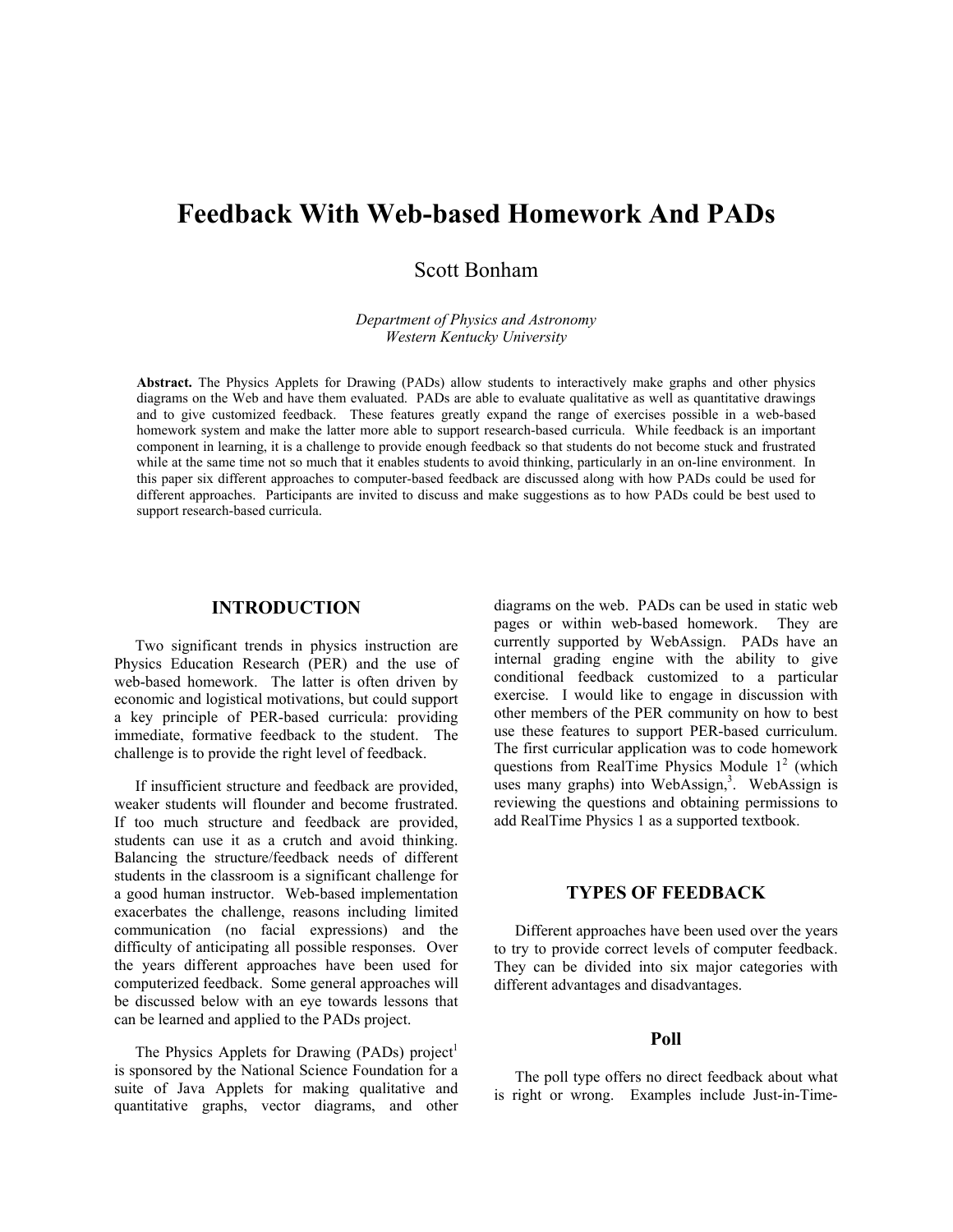Teaching<sup>4</sup> (JiTT) and Peer Instruction.<sup>5</sup> In this approach the instructor eventually gives feedback in the discussion of student answers, resolving the structure/feedback dilemma by passing the buck to the instructor. Since the instructor must provide feedback, it may be delayed and it may not meet the needs of a particular student.

# **Right Or Wrong**

This is a common mode for web-based homework because of its ease of implementation. The system simply tells the student whether the response is correct or not, with no other information. Students can learn from their own mistakes as they figure out the error that was made, but a student working alone without enough resources to identify the error may spend hours in frustration. The straight right/wrong feedback may also lead some students to focus more on getting things "right" compared to understanding.



**FIGURE 1.** An example of a qualitative circuit PADs exercise. The student adjusts the bars to represent the voltage at each point, and the arrows to indicate direction and magnitude of current through each element. The applet will grade correct any diagram in which V2 is halfway between V1 and V4, V3 is the same as V4, and the currents are clockwise and the same magnitude. This example uses VectorPAD, illustrating both vector and bar forms of objects.

# **Help On Demand**

This approach makes additional help available to students when they ask for it. However, there needs to be some sort of disincentive for using help when the student doesn't really need it. The first webhomework system I used, CyberProf,<sup>6</sup> often included hint and help links in the text of the exercise that students could expand for additional suggestions and pointers. In practice, many students would expand all

of the hints and helps in the page before even reading the problem. CyberProf's replacement, the  $Tychos<sup>7</sup>$ system, provides additional help not in statements but through a series of extra questions and steps the student goes through if they chose; help is available at the cost of having to answer additional questions. Another approach is to assess a point penalty for asking for extra help. However, I heard of students at my school partially defeating this penalty in Mastering Physics<sup>8</sup> by one person in a group sacrificing the point and then passing the hint on to the rest of the group.

# **Reactive Help**

This approach provides help when students submit an incorrect answer. A simple approach (employed by  $CAPA<sup>9</sup>$ ) is to simply provide a hint from a list. Students have been known to randomly submit wrong answers until they had received the whole list of hints provided.10 A more sophisticated and challenging approach is for the system to try to figure out the cause of the mistake and provide appropriate feedback. A student worker of mine told me about a light refraction problem in which Mastering Physics kept telling him there was a sign error when in reality an additional index of refraction had been left out. $11$ 

#### **Simulated Results**

Students receive feedback from simulated results by observing a simulation of the result. An example might be an object moving according to the equation of motion that was entered. Examples of computer programs that use this are Graphs and  $Tracks^{12}$  and Electric Field Hockey.<sup>13</sup> This type of feedback tends to emphasize the physics in the problem and requires the student to judge for himself/herself whether the goal was achieved, and what errors would have lead to an undesired result. However, not all problems easily lend themselves to this type of feedback.

# **Structured guidance**

The alternative to trying to help students figure out their mistakes is to help them do it correctly in the first place. This may be less discouraging as it focuses on what is right instead of what is wrong. It is also easier to code the exercise, being easier to anticipate all the responses the student might make at one particular point than in trying to reconstruct the error from a final answer. The simple approach is to break a large, complex exercise into a series of smaller exercises, an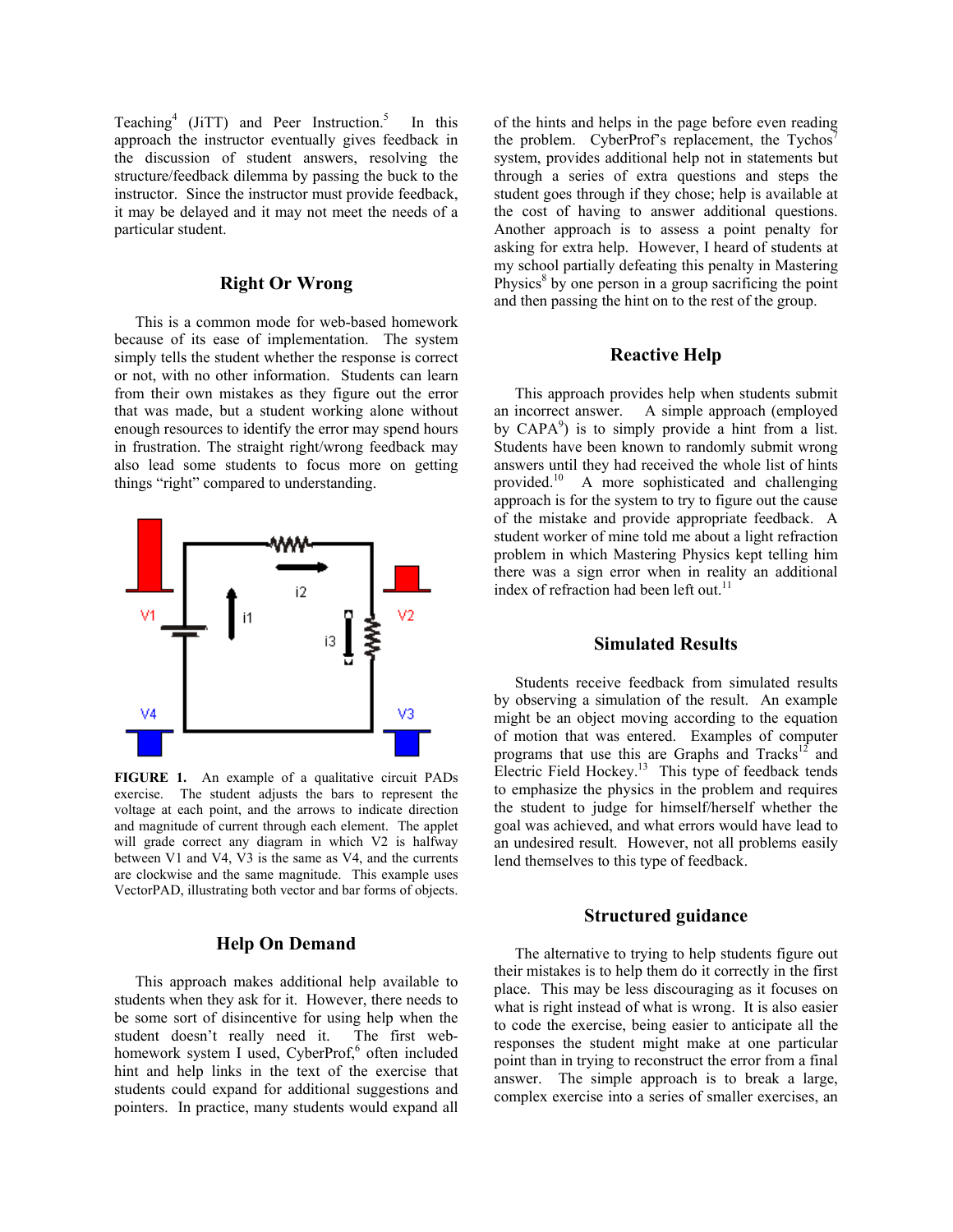example being the program Freebody<sup>14</sup>. A more sophisticated approach is to give initial guidance and then allow the student some flexibility in taking larger or smaller steps through the material. As the students' skills progress, the assisting structure needs to be reduced. The challenge is to provide enough guidance and feedback for the weaker student without putting a straightjacket on a stronger one, especially on exercises with multiple valid approaches to solving. The more sophisticated approach reduces the straightjacket problem at the cost of a more complex exercise/program that requires more effort to write.

# **FEEDBACK IN PADS**

The internal grading engine of PADs provides the exercise author great flexibility in establishing what counts as correct and providing various levels of feedback. This is necessary for the wide range of possible applications of PADs, from qualitative to quantitative exercises, from kinematics graphs to force diagrams to voltage bar charts, all of which have different criteria to be evaluated. The goal of the discussion here is to simply give a sense of what is possible to do in PADs, and the interested reader is referred to additional information on the website<sup>1</sup> for additional information.

The key aspect of the PADs approach to grading is the ability to nest criteria and values inside each other, providing a way to construct complex evaluations and messages with a set of simple statements. For example, the value of V2 in figure 1 should be halfway between that of V1 and V4. PADs has a statement that instructs it, "Return the set of the objects that are labeled 'V1,'" and another, "Return the height of all objects in this set." Combined, it instructs the applet to return the height of all objects labeled 'V1.' A similar statement can be made to obtain the height of V4. These can be nested in yet another statement that says, "Add these two values together and divide by 2," to get the average of V1 and V4. This can then be nested in another statement that compares two values (e.g. the average and the height of V2) and returns one message if they differ by less than a tolerance, and a second if they do not. This is illustrated in Figure 2. The messages themselves can be compound statements of nested criteria and values that depend on almost any aspect of the current status of the diagram.

Selection criteria can depend on almost any property of an object—labels, position, height, width, magnitude, direction, style, size, color, others—or any combination thereof. Both numerical and string comparisons are available. A wide range of mathematical operations can be specified, along with store/recall functions and limited conditional operations. Not only can the grading criteria and feedback messages depend on any combination of nested statements, they can also be used to specify properties of the objects themselves, such as displayed label, style (e.g. vector, bar, line, etc.) or color. Note that in Figure 1, the color of the bars depends on whether the height is positive or negative.

# **Possible Modes For Using PADs**

PADs can be used in most of the feedback modes described above. A PAD can return whether or not it is correct, the feedback message, or both. For a Poll exercise, the feedback would simply describe the student work, e.g. on a simple graph it might return "Increasing line," "Horizontal line," or "Decreasing line". In a Right or Wrong exercise, the messages specified could be either empty strings or omitted altogether. Figure 1 illustrated a Reactive response. Feedback can range from very general ("Double check all the voltages.") to very specific ("Current i2 should have a value of 1.5 A."). Simulated exercises are enabled through inter-PAD communication. GraphPAD can plot how a student moved an object in MotionPAD or vice versa. Structured Guidance can be achieved by specifying a task (e.g. construct a freebody diagram) that requires a number of steps and providing the student a button to periodically click. Each time the button is clicked, the PAD determines where the student is in the process based on the configuration of objects, and the feedback message provides instructions for the next step.

# **LOOKING TO THE FUTURE**

What are the most fruitful ways to use PADs to support research based curricula? The overriding question of this paper is how to best provide feedback for all students, from the weakest to the strongest. I invite discussion on that as well as more specific questions, including:

**Polling systems:**, PADs could be used in class poll situations. It would be possible to conduct Interactive Lecture Demonstrations<sup>14</sup> (ILDs) in which the class results of student graphs were collected and viewed before the experiment. However, this would require students to have some sort of computer access in the classroom, as well as the software for such a system to